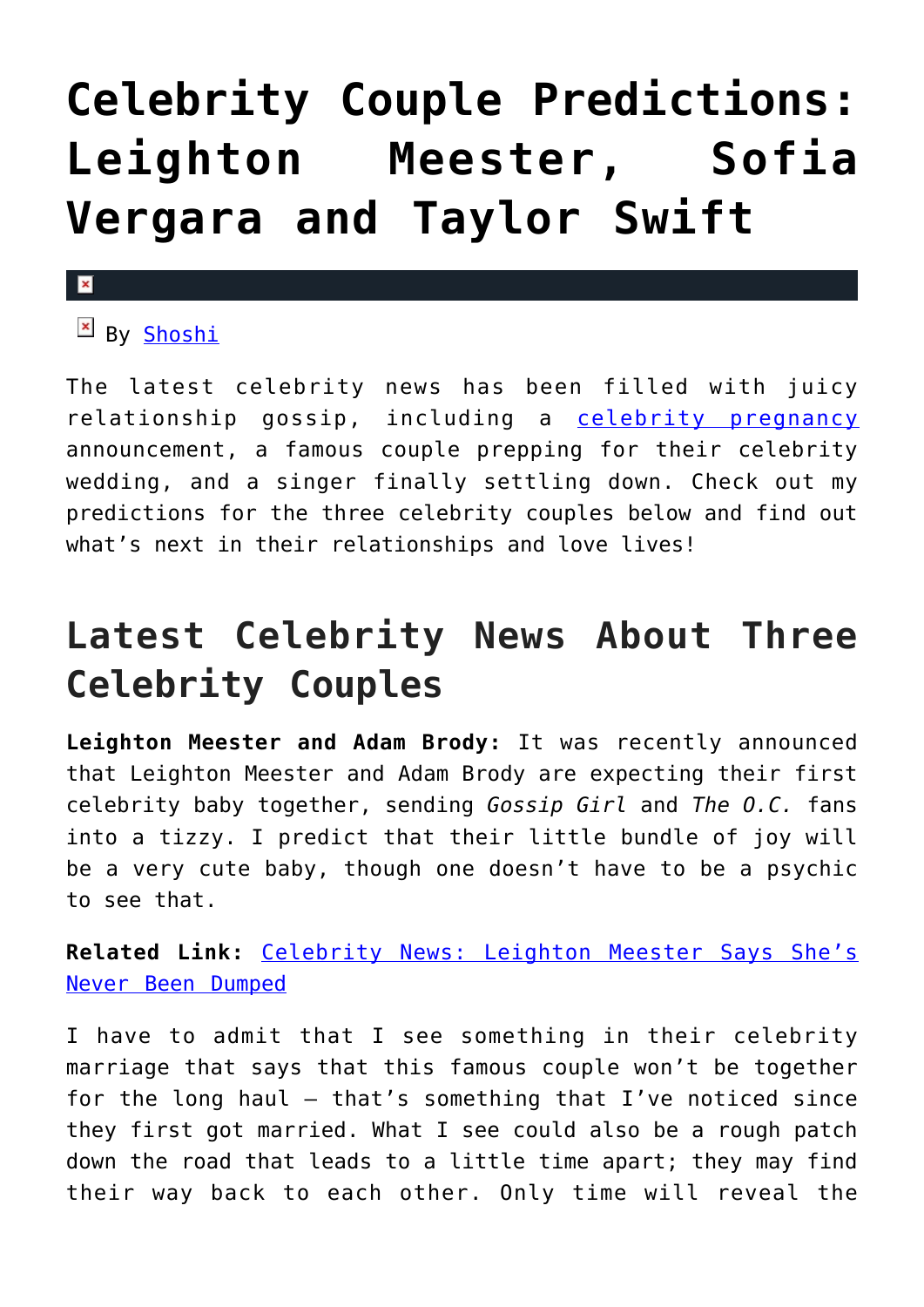outcome of this relationship and love!

This celebrity couple has let it be known that they want a bunch of kids, and I see four children circling Meester. Once this baby comes, it's possible that the actress will focus on being a mother for a while — a bummer to her fans but a bonus to her baby.

**Sofia Vergara and Joe Manganiello:** I can't help but still give this famous couple the side eye. For some reason, I keep seeing Vergara and Manganiello thrown together for publicity purposes. My psychic juices say "staged." While they make one dynamite-looking couple, there is something that is a bit off about them. Their body language doesn't read like a couple crazy in love. Maybe the need for companionship is what brought them together.

Now, Vergara is saying that she would like to have celebrity babies with Manganiello, even though she previously said that having more kids was not a priority. I don't see any more kids in her future, at least not any that she'll give birth to. Until Vergara and Manganiello walk down the aisle together, I can't see them as a serious pair. If they do go through with it, their celebrity marriage will be short-lived. May they prove me wrong! I do wish them the best.

**Related Link:** [Rumored Celebrity Couple Taylor Swift and Calvin](http://cupidspulse.com/93065/rumored-celebrity-couple-taylor-swift-calvin-harris-kiss-hug-2015-billboard-awards/) [Harris Kiss and Hug at 2015 Billboard Awards](http://cupidspulse.com/93065/rumored-celebrity-couple-taylor-swift-calvin-harris-kiss-hug-2015-billboard-awards/)

**Taylor Swift and Calvin Harris:** I love to see [Taylor Swift](http://cupidspulse.com/86081/taylor-swift/) stepping out with her new man, DJ and music producer Calvin Harris. They make a nice-looking couple. Harris is known for being a bit of a playboy, but it looks like things are progressing well with the songstress. Cheating rumors have surfaced over the past few days — and they won't be the last ones. We can expect more gossip and women throwing themselves at Harris because they want to cause trouble between him and Swift.